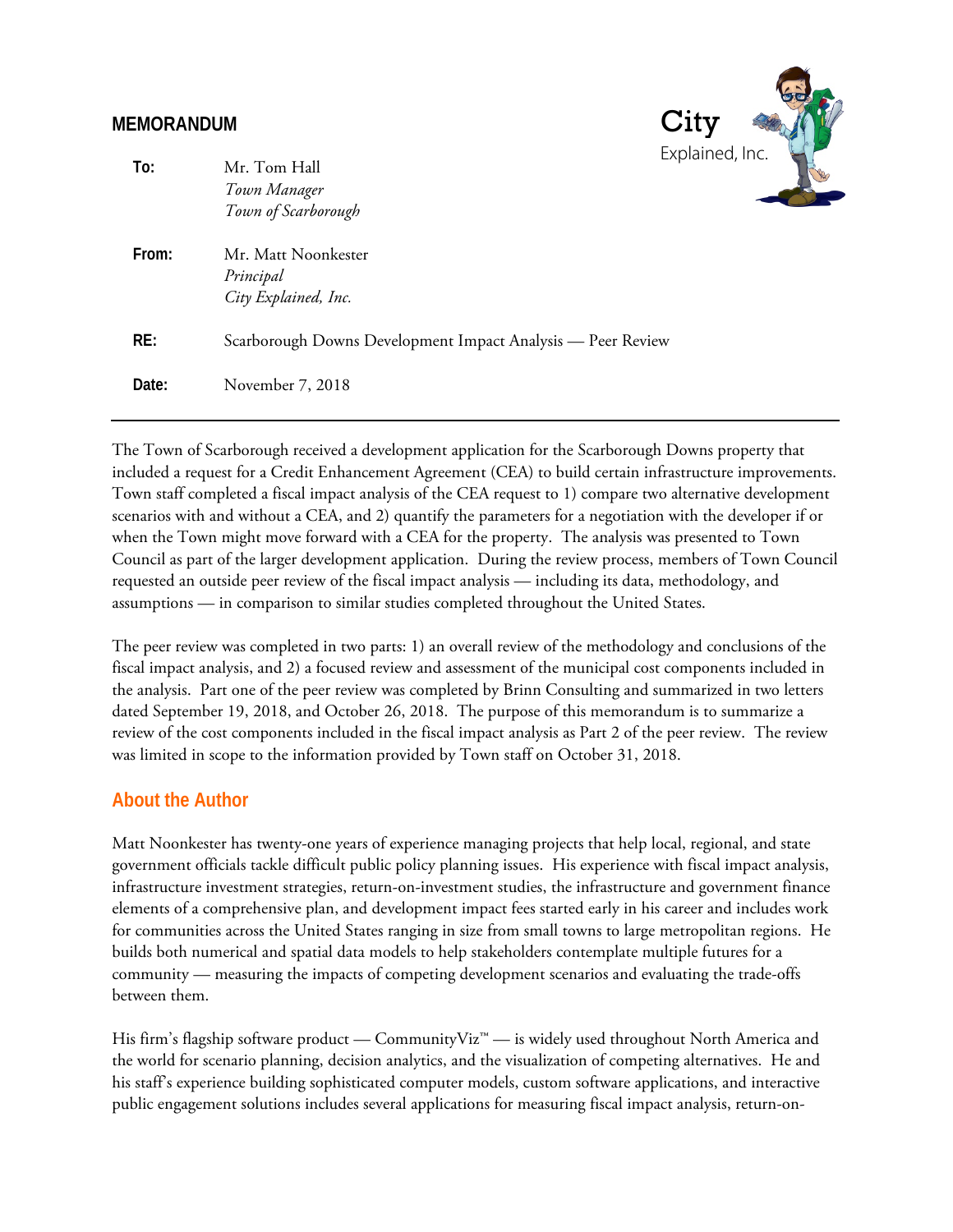investment, and the impacts of growth on supporting infrastructure. Current applications of CommunityViz software for this type of work includes projects in Cedar Rapids, IA; Las Cruces, NM; Broken Arrow, OK; Scarborough, ME; Port Chester, NY; Pinehurst, NC; and Lexington, SC.

#### **Town of Scarborough Return-on-Investment Study**

The Town of Scarborough hired City Explained, Inc. in 2017 to complete a town-wide return-on-investment (ROI) study to accompany the new Town of Scarborough Comprehensive Plan (a draft of the Comprehensive Plan document is currently available for public comment). Generally speaking, the returnon-investment study compared anticipated Town revenues over time to anticipated Town expenditures over the same time period. A ratio of 1.0 or greater (i.e., revenues divided by expenses) represented a condition where expected revenues exceeded expected expenditures, meaning that revenues for the planning horizon were anticipated to be enough to meet or exceed anticipated expenditures. A computer model built with CommunityViz software stores the input data and equations, which was provided to Town staff in draft form for their continued use independent of the consultant. The final ROI study and CommunityViz model for the Town of Scarborough will be released after adoption of the Comprehensive Plan.

The town-wide study area for the ROI assessment and generalized assumptions about future growth for undeveloped parcels in the study area — based on height, bulk, and density standards in the Town's Zoning Ordinance and/or future land use categories in the Comprehensive Plan — makes the CommunityViz model, as it is developed, too general for a site-specific analysis where information is volunteered by the developer (vs. approximated by a computer model). However, the data inventory and analysis efforts completed for the ROI study to program generation rates, elasticity factors, coefficients, etc. specific to conditions in Scarborough is beneficial for other infrastructure investment studies in the Town. Information from the ROI study was considered by Town staff and largely used for developing the methodology and starting data values for the Scarborough Downs fiscal impact analysis numerical model.

# **Development Scenario Descriptions**

The fiscal impact analysis for the Scarborough Downs property includes two scenarios. Scenario 1 assumed the Town would become an active partner in the development of the property under a Credit Enhancement Agreement, which included a more intense, more compact development program under current zoning allowances and provided the developer with an opportunity to share in some of the increased revenues that the Town may receive because of it. Scenario 2 assumed no partnership with the Town and a less intense, more dispersed development program that also conformed to current zoning allowances (the "status quo" scenario).

The Town's fiscal impact analysis concluded Scenario 1 could increase potential Town revenue by \$229 million over a thirty-year period. The draft CEA limits the shared amount for the developer at \$55 million plus a potential bonus of \$26 million capped at \$2 million per year starting in Year 17 of the analysis. The full revenue-sharing agreement amount of \$81 million (if the developer meets all of the prescribed performance targets in the CEA) would offset certain infrastructure costs for the developer; leaving between \$148 million (assuming the developer meets the performance targets) and \$174 million (assuming the developer does not meet the performance targets) in potential revenues for the Town.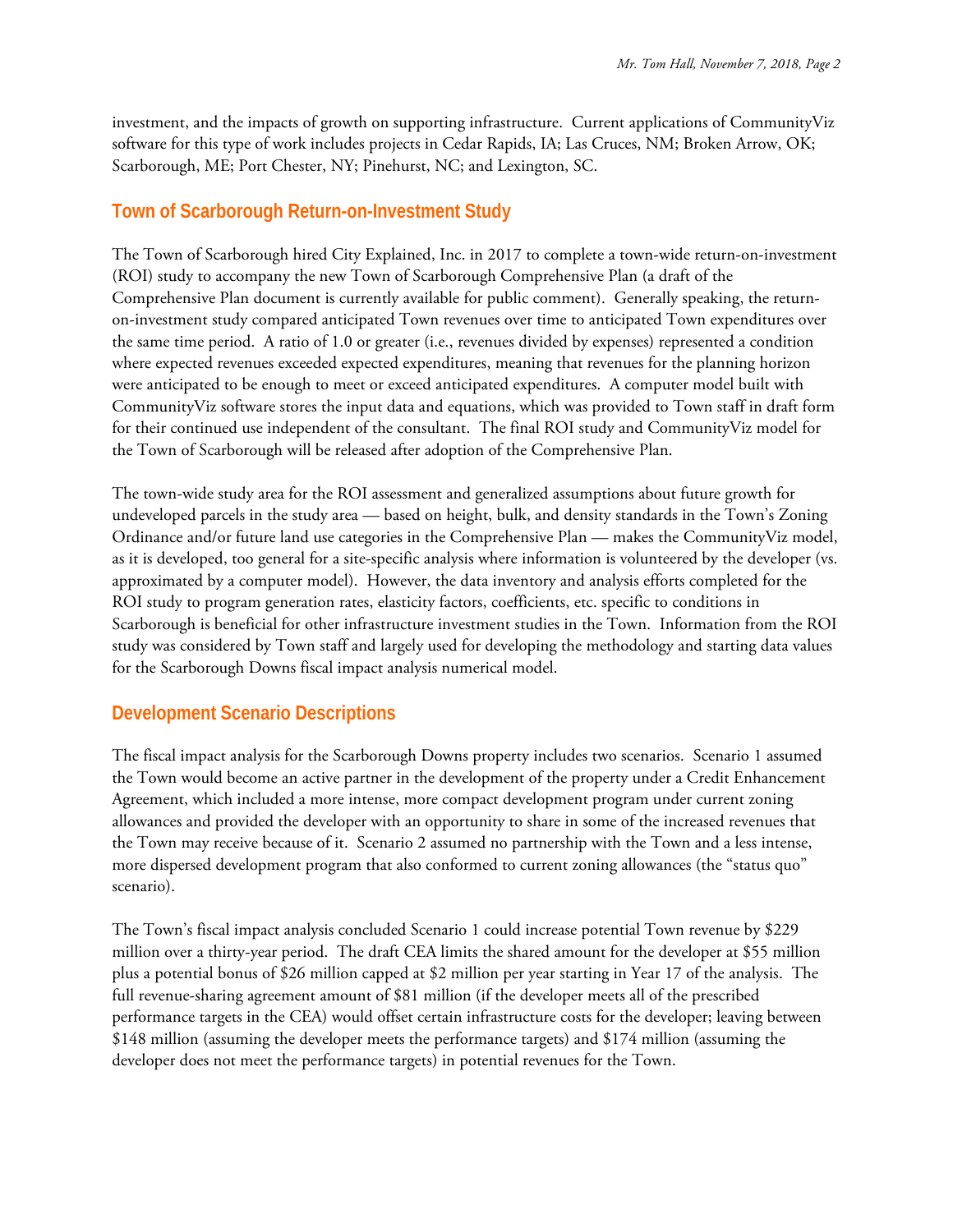More detailed information about the two development scenarios is provided in the overall development application, which is available for review at the Town's Planning and Code Enforcement Department.

#### **30-Year Build-Out Period**

The fiscal impact analysis for Scarborough Downs assumed a twenty year build-out period for Scenario 1 and a thirty year build-out period for Scenario 2 (based on development programs provided by the developer). Ten additional years of the same service levels were added to Scenario 1 — conditions in year twenty were repeated for ten additional years — so both scenarios were comparable for a thirty year planning period.

A thirty-year build-out period for the fiscal impact analysis is longer than similar studies in the United States that report data using year-by-year statistics. Town staff may want to identify period intervals — short-term (five years), mid-term (fifteen years), and long-term (thirty years) — that match their confidence in the data and assumptions used in the analysis. Changing market conditions, demographics, lifestyle choices, etc. observed over the last thirty years (1988 to 2018) demonstrate how variable some of the assumptions about household size, students per household, etc. might be for anticipating conditions in 2048.

## **Cost Categories**

Six infrastructure cost categories were included in the fiscal impact analysis: public schools, police protection, fire protection and emergency medical services, public works, community services (parks and recreation), and the public library. This list is consistent with the categories used in the Town of Scarborough Return-on-Investment Study completed in 2018. Similar studies in other locations of the United States might also include water and sewer infrastructure; however, these services in Scarborough are provided by utilities separate from the Town.

The number of cost categories included in the fiscal impact analysis seems adequate for the needs of the project evaluation.

### **Zero Construction Cost Assumptions**

The fiscal impact analysis excludes construction costs from the calculations based on the assumption that all infrastructure will be paid for by the developer and/or with current and future development impact fees. Evaluating the Town's development impact fee program and calculating if impact fees might cover all future infrastructure costs not paid for by the developer is beyond the scope of this peer review. It is assumed that the Town's development impact fee program will be updated regularly during the thirty-year planning horizon to keep fees in line with construction costs (beyond adjusting for inflation per Section 8.A in Town of Scarborough Impact Fee Ordinance).

Similar studies in other locations of the United States acknowledge the true cost of infrastructure construction, operation, maintenance, and rehabilitation — for enumerating municipal costs over a thirtyyear planning horizon. The fiscal impact analysis for Scarborough Downs assumed zero construction costs for the project (see above). Operating and maintenance costs were reflected in the unit cost estimates for the different infrastructure categories in the analysis, and followed closely the methodology used for the Town of Scarborough Return-on-Investment Study completed in 2018. Major investments to rehabilitate or replace infrastructure at the end of its lifecycle — new police cruisers, new fire trucks and ambulances, new park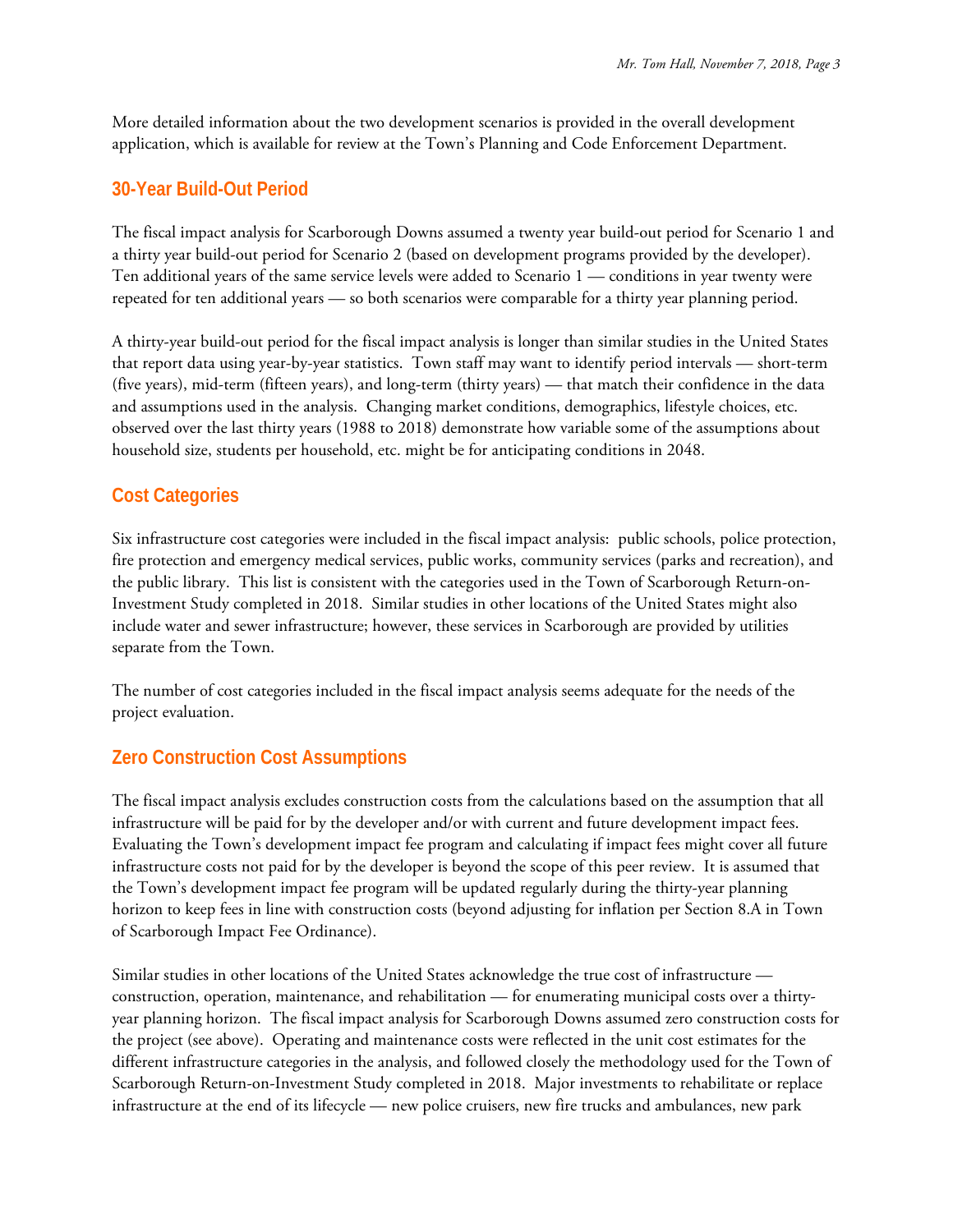equipment, library expansions, etc. — appear to be missing from the analysis. It is assumed certain Town infrastructure would need to be rehabilitated or replaced sometime during the thirty-year planning horizon.

## **Cost Calculation Methodology**

All six infrastructure cost categories used in the fiscal impact analysis assumed a consumption-driven approach, whereby the cost to build new infrastructure on a per unit basis was determined using existing service delivery standards. For example, the current number of calls for police or fire protection in the Town (by land use category) was multiplied by a generalized cost per call statistic calculated from the Town's Annual Budget (i.e., total budget for the department ÷ total number of calls for service in the same year) and applied to the development program for Scarborough Downs under Scenarios 1 and 2. This is consistent with the methodology used in the Town of Scarborough Return-on-Investment Study completed in 2018.

The consumption-drive approach used for the infrastructure categories included in the fiscal impact analysis is consistent with similar studies in other locations of the United States.

### **Unit Cost Statistics**

The fiscal impact analysis includes unit costs for each of the six infrastructure categories, as follows:

| • Public Schools                          | Cost per Student                             |
|-------------------------------------------|----------------------------------------------|
| • Police Protection                       | Cost per Service Call (by land use category) |
| • Fire Protection                         | Cost per Service Call (by land use category) |
| • Public Works                            | Cost per Centerline Mile                     |
| • Community Services (Parks & Recreation) | Cost per Resident                            |
| • Public Library                          | Cost per Resident                            |

The unit cost rules used for the fiscal impact analysis were consistent with the Town of Scarborough Returnon-Investment Study completed in 2018. Town staff updated the unit cost values for the fiscal impact analysis with information from the Fiscal Year 2019 Town Budget. They also adjusted the student generation rates by housing unit using Public Use Micro Data from the US Census Bureau, and developed two cost per student statistics for 'including' and 'excluding' fixed costs for the Scarborough School District (i.e., Central Office expenses, existing debt service, etc.).

The unit cost rules and new unit cost values used for the fiscal impact analysis are consistent with similar studies in other locations of the United States. The two perspectives on school costs provide a more conservative (including certain fixed costs) and less conservative (excluding certain fixed costs) statistic for a site specific analysis. In our work, we would include fixed costs for schools in a town-wide (or larger) study area, while evaluating the use and sensitivity of including fixed costs for schools in a site-specific development plan (considering the proportion of new residential dwelling units to total residential dwelling units in the school district). Ultimately, both statistics are valuable and local decision-makers should decide which one they are most comfortable with for increasing their confidence during the decision-making process.